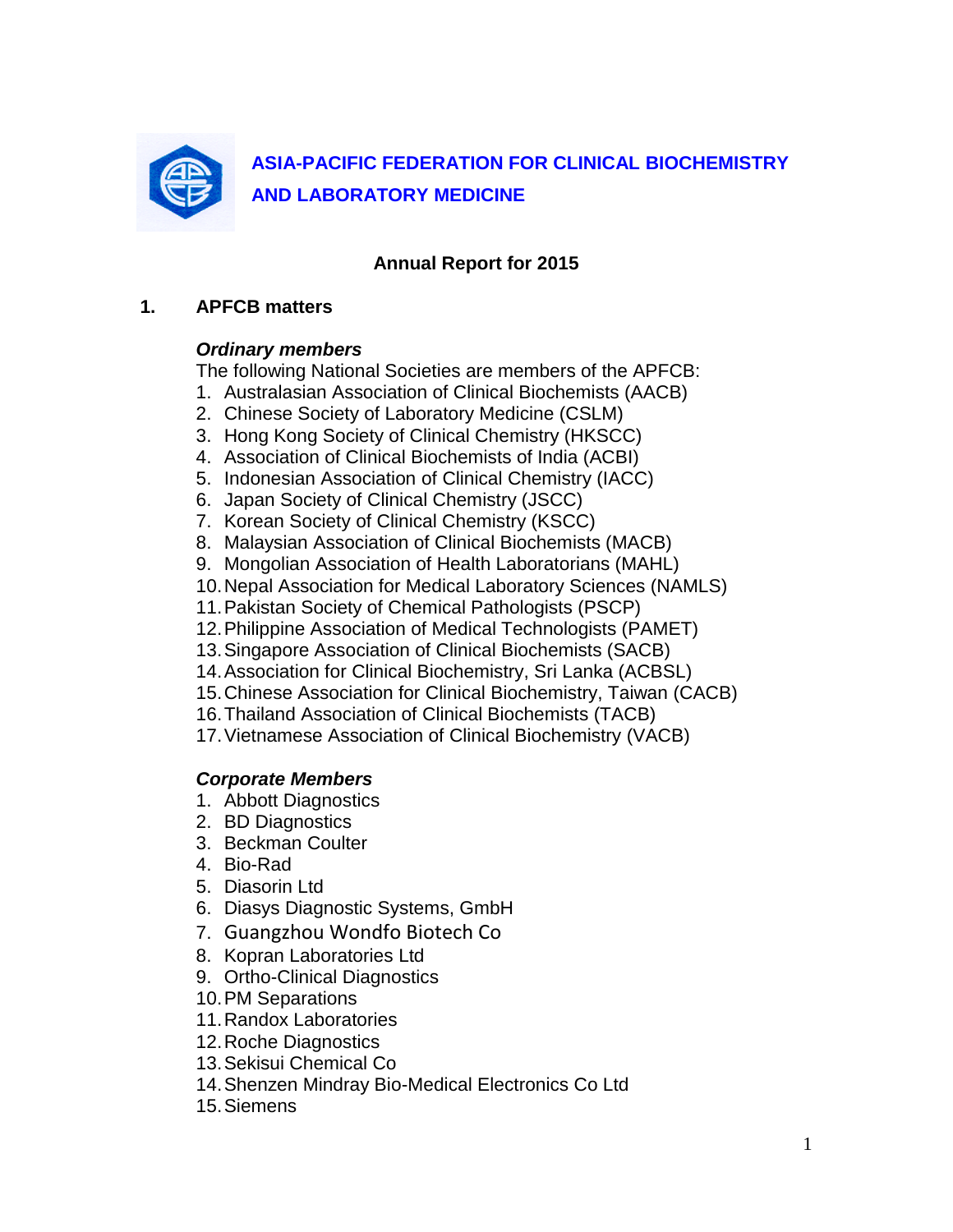- 16. SNIBE (Shenzhen New Industries Biomedical Engineering Co Ltd)
- 17.Sukraa Software Solution Pvt Ltd

18.Sysmex

19.Technidata Medical Software

#### *Affiliate Members*

- 1. Chinese Association of Clinical Laboratory Management (CACLM)
- 2. Association of Medical Biochemists of India (AMBI)
- 3. Macao Laboratory Medicine Association (MLMA)
- 4. Nepalese Association of Clinical Chemistry (NACC)

## **Office Bearers (1 January 2014 till 31 December 2016)**

#### *Executive Board*

President Leslie Lai (Malaysia) Immediate Past President Joseph Lopez

Treasurer Elizabeth Frank (India) Corporate Representative Martin Fuhrer (Siemens)

*Chairs of Committees*

(Malaysia) Vice-President Sunil Sethi (Singapore) Secretary **Endang Hoyaranda** (Indonesia)

Communications(C-Comm) Praveen Sharma (India) Congress and Conferences (C-CC) Joseph Lopez (Malaysia) Education and Laboratory Management Tony Badrick (Australia) (C-ELM) Scientific (C-Sci) Kiyoshi Ichihara (Japan)

### **Executive Board meeting**

The Executive Board held a meeting from  $5<sup>th</sup>$  to  $6<sup>th</sup>$  September 2015 in Singapore.

### **Resignation of Mr Martin Fuhrer, Corporate Representative to the EB**

The former Corporate Representative to the EB, Mr Martin Fuhrer, resigned from Siemens on 31<sup>st</sup> August 2015. The EB would like to record its thanks to Mr Martin Fuhrer for his invaluable and tireless contributions to the APFCB which has helped greatly in the advancement and growth of the APFCB and its activities. Mr Martin Fuhrer was elected by the Corporate members as Corporate Representative to the APFCB EB in October 2010 in Seoul, Korea and re-elected for a second term in October 2013 in Bali, Indonesia.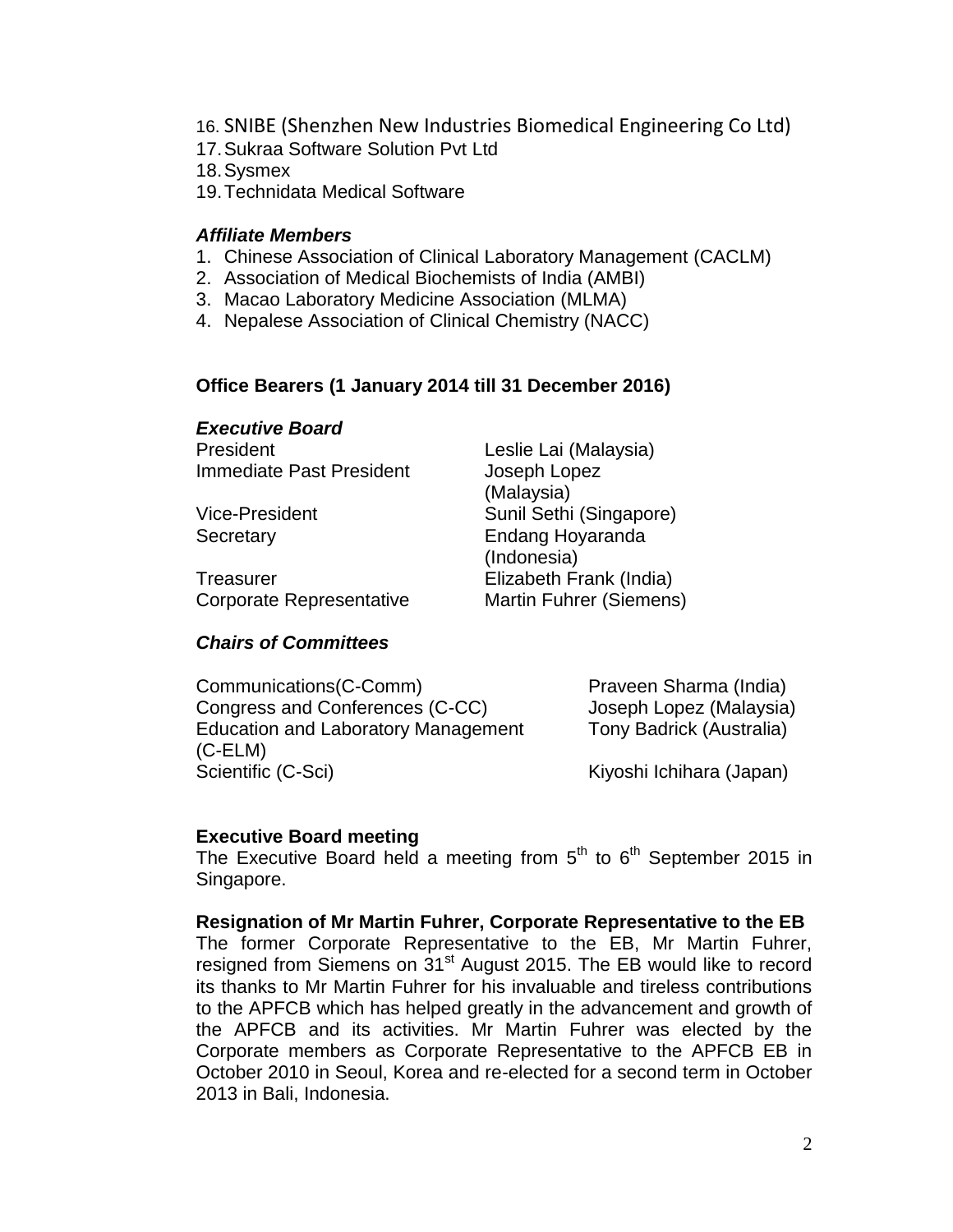#### **New Corporate Representative to the APFCB EB**

The APFCB EB welcomed the new Corporate Representative, Mr Alexander Wong of Siemens at the EB meeting held in the Siemens headquarters in Singapore on  $5<sup>th</sup>$  and  $6<sup>th</sup>$  September 2015. Mr Alexander Wong was appointed to be the new Corporate Representative with the agreement of the Corporate members from 1<sup>st</sup> September 2015 till 31<sup>st</sup> December 2016.

#### **New Members**

*Ordinary member*

MAHL was promoted from Affiliate membership to Ordinary membership in March 2015.

*Affiliate member*

NACC was accepted as an Affiliate member in October 2015. *Corporate members*

Two new Corporate members joined the APFCB:

- 1. Guangzhou Wondfo Biotech Co in May 2015
- 2. SNIBE in October 2015

#### **Memorandum of Understanding (MoU) between APFCB and AACC**

An MoU between APFCB and AACC was signed on 11 December 2014 between the President of APFCB and the CEO of AACC, Dr Janet Kreizman. The MOU is effective for a period of two years from 1.1.2015 till 31.12.2016.

#### **Silver Jubilee Celebration**

The MACB celebrated its Silver Jubilee at its Annual Scientific Conference from  $3<sup>rd</sup>$  to  $5<sup>th</sup>$  August 2015 at the Double Tree Hotel in Kuala Lumpur, Malaysia. The President of APFCB presented the President of MACB, Dr Raja Elina Raja Aziddin with a crystal memento from the APFCB.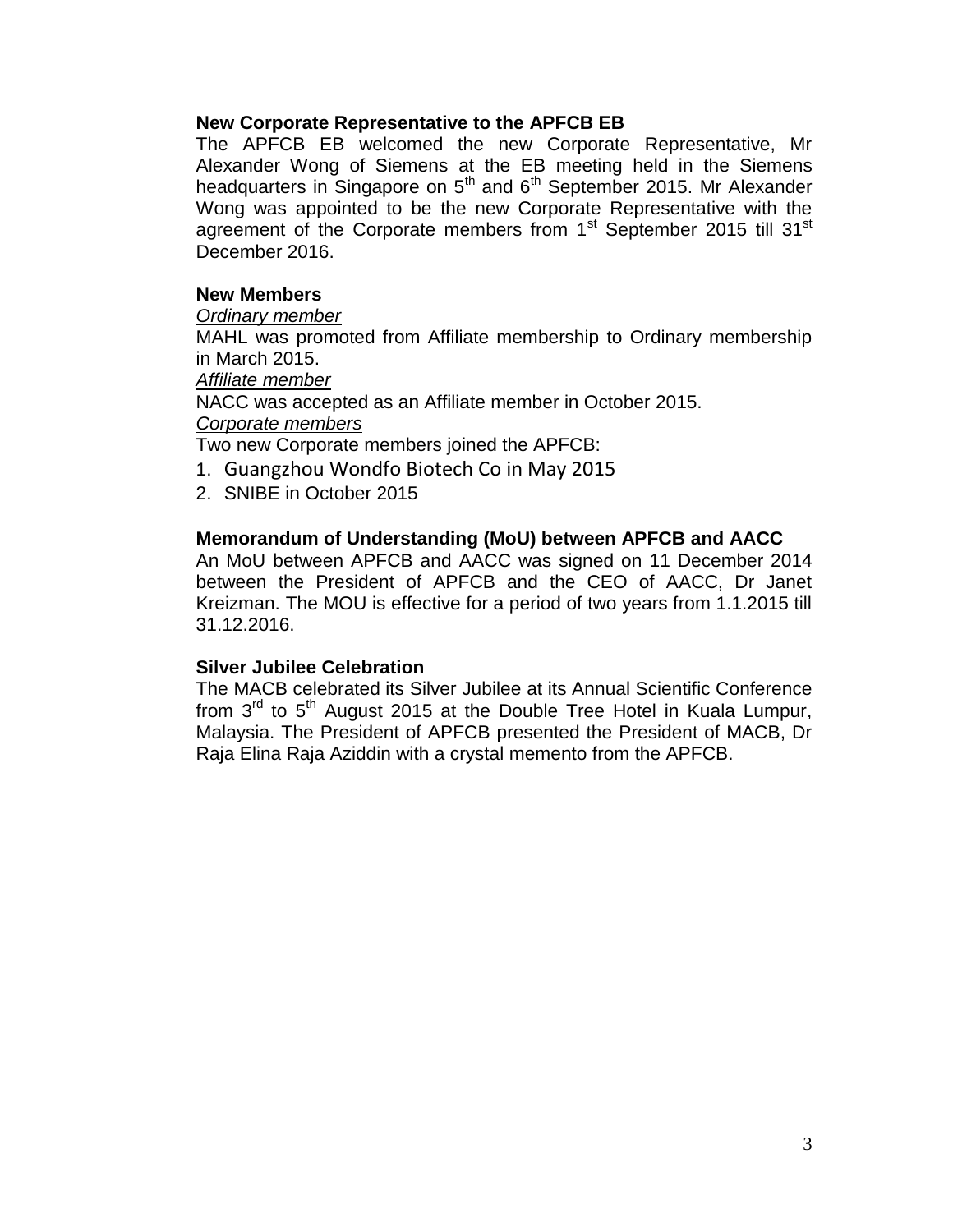

*From left to right: Dr Leslie Lai, President of APFCB, VIP Dato' Tan Yoke Hwa, Director of Allied Health Sciences Division, Ministry of Health Malaysia, Dr Raja Elina Raja Aziddin. President of MACB.*

# **2. APFCB ACTIVITIES**

- **I. APFCB Education and Laboratory Management Committee (C-ELM) Chair: Associate Prof Tony Badrick (Australia)**
	- 1. **IFCC Visiting Lecturer for 2015 and 2016: Prof Howard Morris (Australia)**

The theme of Prof Howard Morris's IFCC Visiting Lectureship is Vitamin D and bone disease.

Prof Howard Morris presented his lectures at the following conferences/meetings in 2015:

1. Hong Kong Society of Clinical Chemistry 15th Annual Scientific Meeting, Hong Kong 10 January 2015. Plenary Speaker,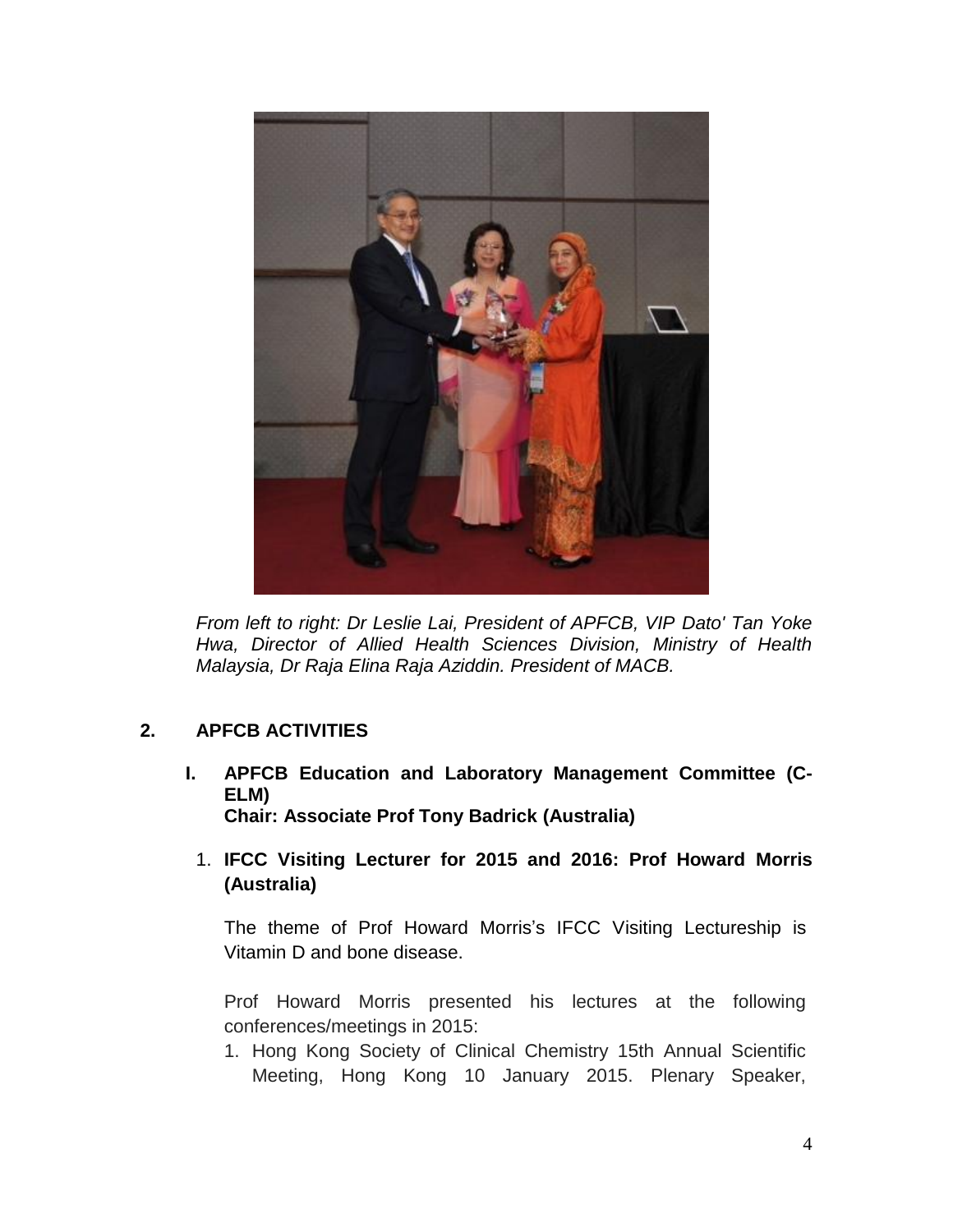"Strategies for interpreting and commenting on clinical laboratory results".

- 2. China Association of Clinical Biochemistry Annual Scientific Meeting, Taipei, 21 March 2015. Plenary Speaker, "Vitamin D: Molecular actions across a variety of biological systems".
- 3. The Endocrine Society and Diabetes Association of the Republic of China (Taiwan) 36th Annual Meeting, Taipei, 21 March 2015. Plenary Speaker, "Vitamin D: Molecular actions across a variety of biological systems".
- 4. Visiting Lecturer, NCKU-Hospital, Tainan 23 March 2015.
- 5. Chinese National Meeting of Laboratory Medicine, Nanjing, China 9 - 12 September 2015, symposium presentations "Bone markers and their use 2015" and "Standardisation and harmonisation in laboratory medicine".

### 2. **APFCB Travelling Lecturer for 2015 and 2016: Associate Prof Graham Jones**

Associate Prof Graham Jones spoke on the topic of Chronic Kidney Disease (CKD) in the following countries Singapore, Vietnam, India, China and Mexico (WASPaLM World Congress). Associate Prof Graham Jones will deliver his lectures in Hong Kong in January 2016 and will deliver a Plenary Lecture at the 14<sup>th</sup> APFCB Congress in Taipei in 2016.

# **3. APFCB-AACB Travel Scholarships**

The two winners of the 2015 APFCB-AACB Travel Scholarships to attend the AACB Annual Scientific Meeting in Sydney were:

Dr.Sudhesna Mohapatra of Neogen Labs Private Ltd, Bangalore, India who presented a poster entitled "Evaluation of newborn screening for the diagnosis of Carnitine Uptake deficiency in Indian Population" and Jinia Lilianty of PT. Prodia Widyahusada, Jakarta, Indonesia who presented a poster entitled "Vitamin A and Vitamin E deficiency development in Indonesian Population".

# 4. **Planning of future Courses and Congress Symposia and Workshops**

There will be two workshops for to be held at the  $14<sup>th</sup>$  APFCB Congress in Taipei in 2016. The first workshop is a Joint WASPaLM-APFCB Accreditation Workshop with the following topics covered by either APFCB or WASPaLM speakers;

1. Quality Systems Approach to Improvement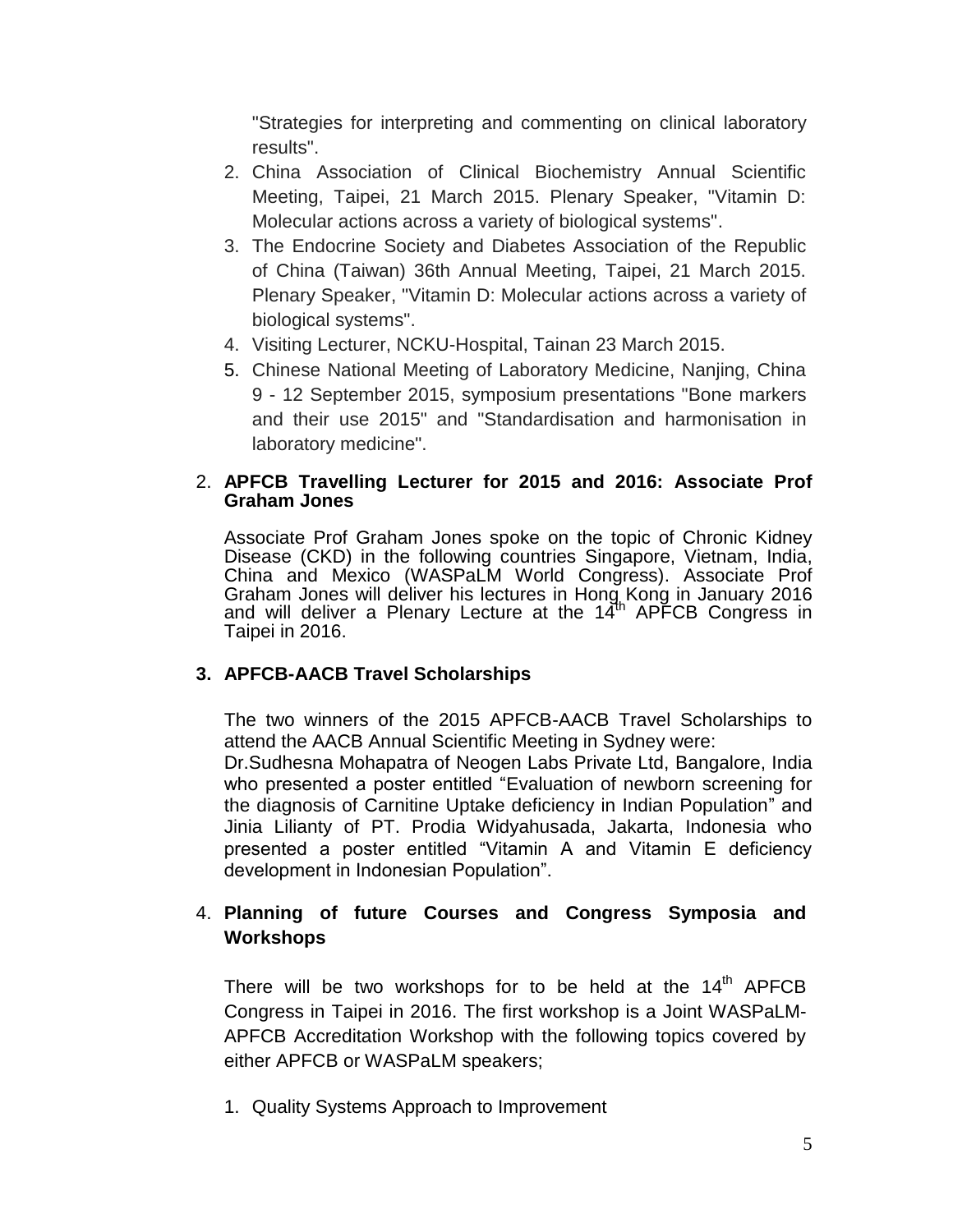- 2. Introduction to ISO 15189
- 3. Ethical Practice/Governance
- 4. Staff training and competence
- 5. Request-Report cycle and error
- 6. QA/QC

The other workshop will be an APFCB Pre-analytical workshop with the following topics and speakers:

- 1. Introduction and Chair Joseph Lopez
- 2. Pre-analytical errors and quality improvement Qing He Meng
- 3. Phlebotomy competence solutions Endang Hoyaranda
- 4. Haemolysis an ongoing problem Tony Badrick

Also at the 14<sup>th</sup> APFCB Congress will be a hypothetical entitled "the value of pathology" organised by the C-ELM in conjunction with Roche. The aim of this activity is to raise awareness of the importance of Pathology testing.

 Planning began in 2015 with Roche Diagnostics to develop a series of workshops/courses dealing with Lean-Six Sigma. These workshops will be jointly organised by the local APFCB Ordinary Member or Affiliate Member Society, the APFCB and Roche Diagnostics. The first of these will be run in Vietnam in 2016.

The Committee is also planning for a Chemical Pathology Course to be run in Malaysia in 2016. The course will run for 3 days and will involve local and invited speakers. The content will be developed from a curriculum based on the AACB Chemical Pathology Course and is a pilot for this type of course in the region.

The APFCB will be sponsoring a symposium at the AACC 2016 Annual Meeting that has already been accepted by the Organising Committee. The programme and speakers are as follows:

Title of Symposium: Addressing pre and post analytical issues in developing countries. Chair: Tony Badrick

- 1. Driving change in the pre-analytical phase of testing Endang Hoyaranda
- 2. Understanding the impact of race and ethnicity on common tests Kiyoshi Ichihara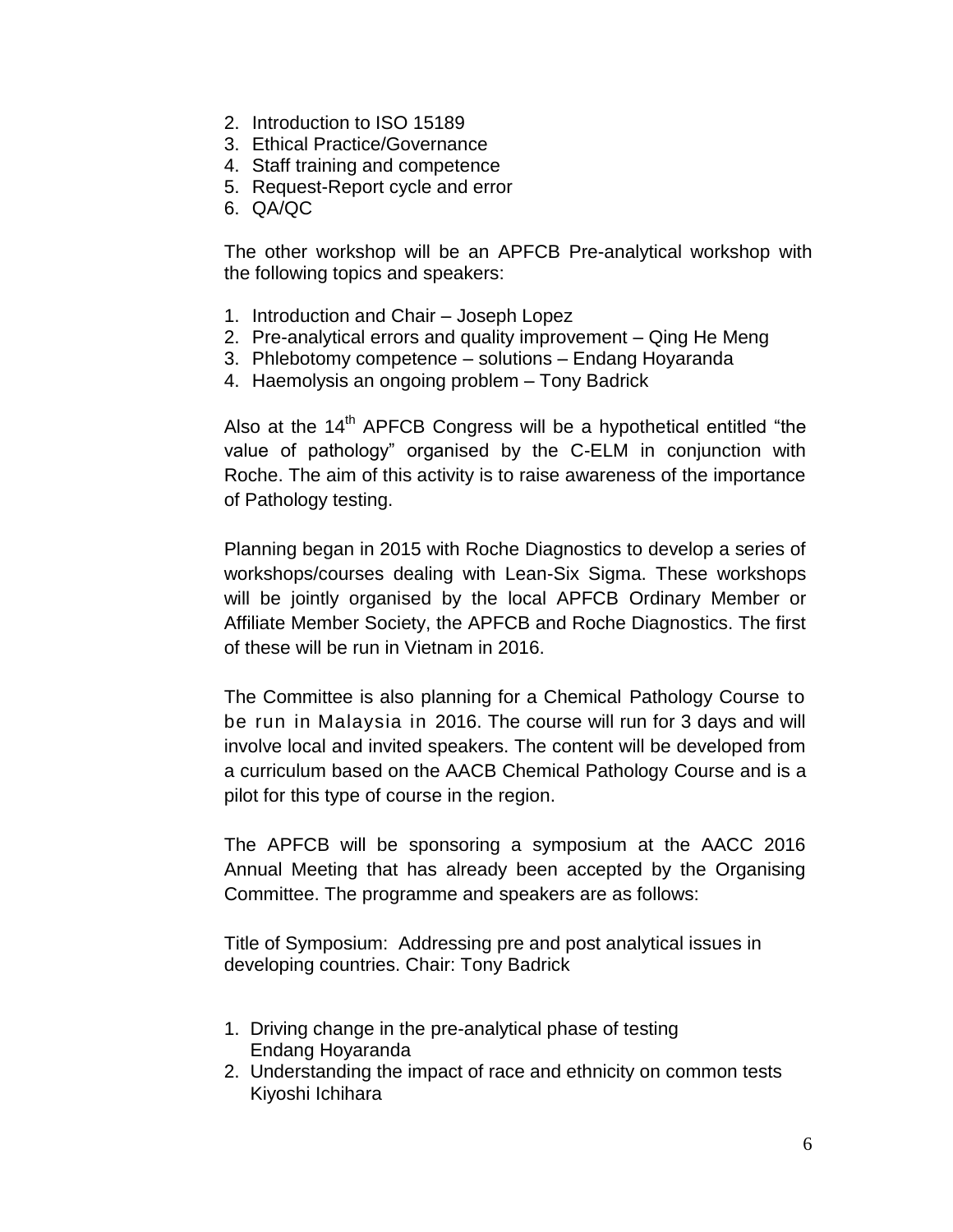3. Improving clinical commenting by a QA program Tony Badrick

## 5. **Interpretative comments programme**

There were six cases in 2015. The purpose of these cases and suggested responses is to provide some clinical cases for continuing education. Again there was a wide range of responses with between 15 and 45 participants for each case.

# **6. Young Scientist Competition (coordinated by Dra Endang Hoyaranda)**

The APFCB Young Scientist Award Competition is a scientific paper competition conducted by the APFCB through C-ELM with the following objectives:

- 1. To foster and encourage scientific inter-exchange amongst young scientists within the Asia-Pacific region
- 2. To help and encourage young scientists in both written and oral communication of their research results

Scientists under the age of 40 on 26 November 2016 (opening of the 14<sup>th</sup> APFCB Congress in Taiwan) are eligible for this competition. There will be 5 (five) young scientists selected from all those who submit papers to present their papers as oral presentations at the 14th APFCB Congress in Taipei, Taiwan, on 26-29 November 2016. A dedicated symposium during this congress will be allocated to this competition. All five oral presenters will be sponsored by Siemens to attend the 14<sup>th</sup> APFCB Congress and the Congress Organising Committee has kindly agreed to waive registration fees. There will be a first prize winner of SGD 1,000 and a second prize of SGD 500 sponsored by Siemens.

# **II. Scientific Committee (C-Sc)**

 **Chair: Prof Kiyoshi Ichihara (Japan)**

# **1. Regional reference interval study (chaired by Prof Kiyoshi Ichihara)**

After completing the study in Japan, China, Pakistan, India, and Philippines, teams in Nepal, Malaysia and Bangladesh began to actively conduct the study for derivation of country-specific reference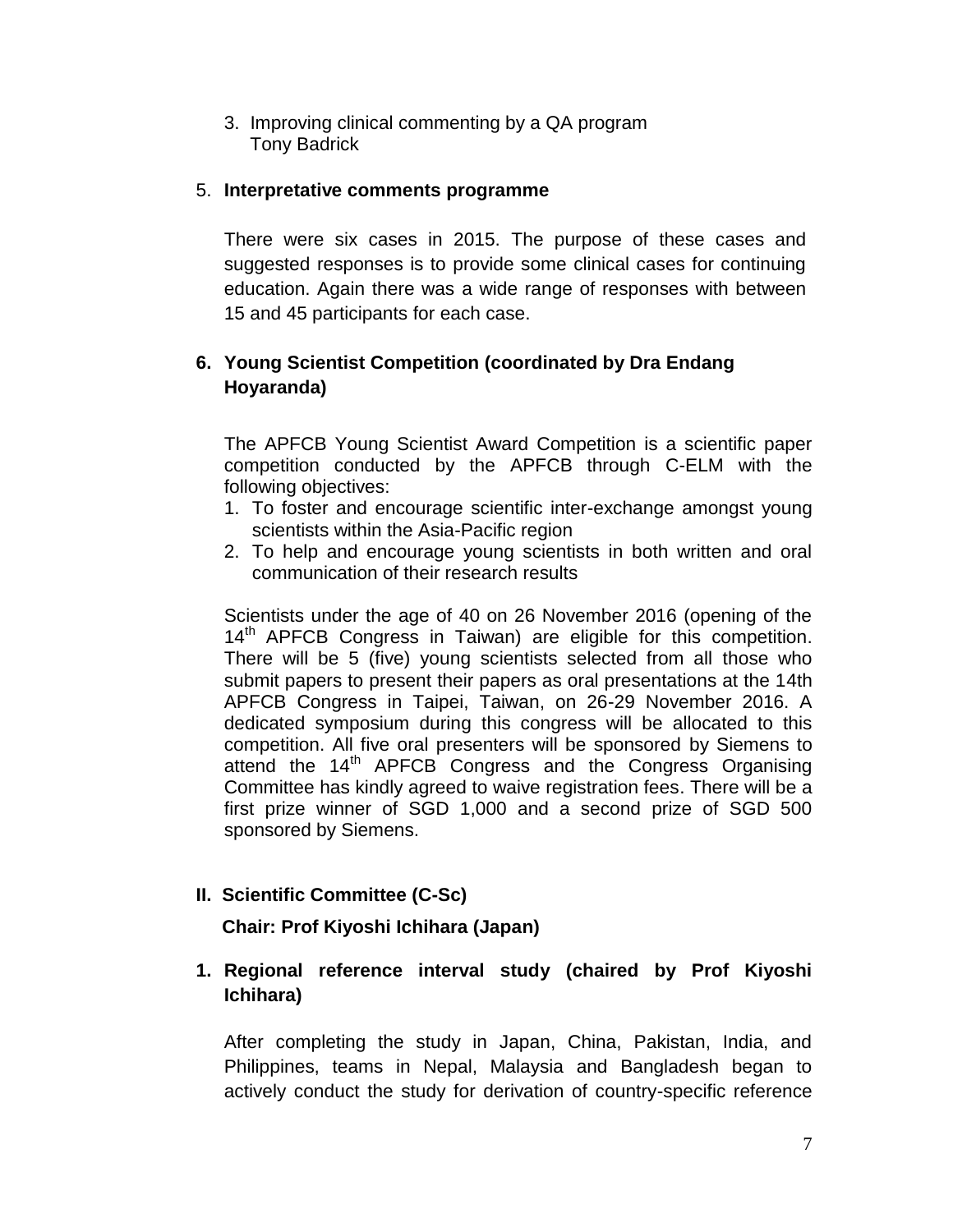intervals. Representatives for Nepal, Malaysia, India, Pakistan are members of the C-Sci and all met and discussed the progress in Paris during EuroMedLab 2015 at the IFCC C-RIDL meeting.

A web-site was developed in June 2015 for evidence-based laboratory medicine (EBLM) based on results from the 2009 Asian multicenter study which provides interactive viewing of information on sources of variations of reference values for 72 analytes: <http://c-sci-apfcb.net/eblm/index.html>

## Publications

Shimizu Y, Ichihara K on behalf of the Scientific Committee for the Asia-Pacific Federation of Clinical Biochemistry. Sources of variation analysis and derivation of reference intervals for ALP, LDH, and amylase isozymes using sera from the Asian multicenter study on reference values. Clin Chim Acta 2015; 446: 64–72.

Masuda S, Ichihara K, Yamanishi H, Hirano Y, Tanaka Y, Kamisako T on behalf of the Scientific Committee for the Asia-Pacific Federation of Clinical Biochemistry. Evaluation of menstrual cycle-related changes in 85 clinical laboratory analytes. Ann Clin Biochem 2015 (In press. doi: 10.1177/0004563215617212).

Jono H, Su Y, Obayashi K, Tanaka Y, et al. Sources of variation of transthyretin in healthy subjects in East and Southeast Asia: Clinical and experimental evidence for the effect of alcohol on transthyretin metabolism. Submitted to Ann Clin Biochem (under evaluation).

# **2. New regional project on building a case record database of haematological malignancy (chaired by Prof Kiyoshi Ichihara)**

Making best use of value-assigned serum panel, a new project of building a well-defined, case-record database of hematological malignancy in collaboration with four Asian countries: Pakistan, Bangladesh, India, Japan is being planned. The purpose of the project is to explore possible country-specific differences in clinical and laboratory test results of the disorders. The information will be useful for the practice of EBLM for pathological conditions.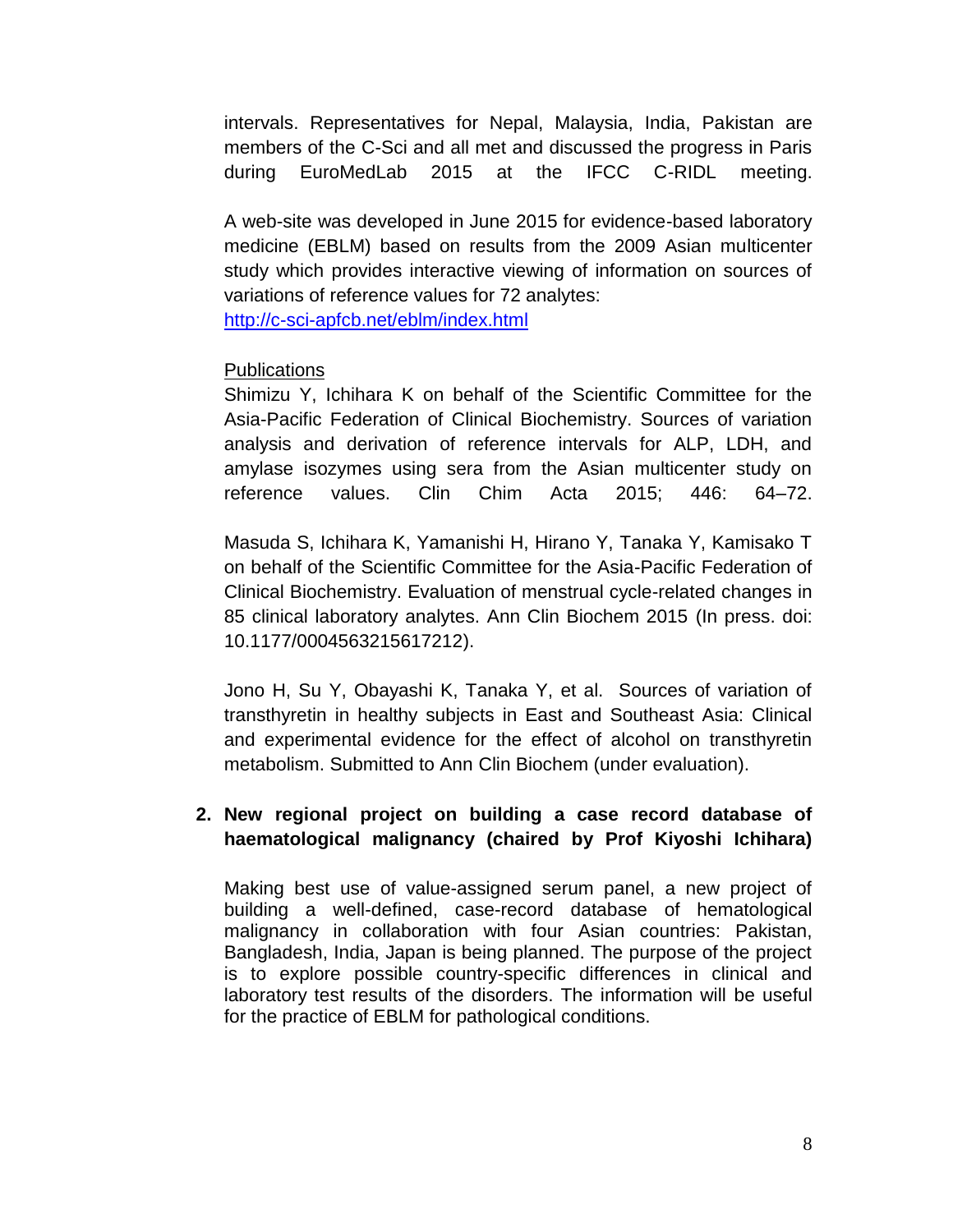**3. Urine steroid metabolomic studies by gas chromatography mass spectrometry to aid the diagnosis of disorders of sex development in Vietnamese children (working group chaired by Dr Ronda Greaves)**

The National Hospital of Pediatrics (NHP) has progressed well with this difficult project. Dr Mai and her colleagues worked in the first half of 2015 to validate the method. In May 2015, Dr Mai reported that her team was ready to commence participation in the external quality assurance program offered by SKML in the Netherlands and SKML advised that a mid-year enrolment was acceptable. From July 2015 NHP has been enrolled in the SKML programme for urine steroids and the 2015 material supplied has been used for initial evaluation of the method. The 2016 SKML enrolment will be used as a formal EQA to confirm on-going method performance. Once this has been established the reference interval and ratio studies will be performed. All samples for these studies have been collected and are stored at  $-20^{\circ}$ C awaiting analysis.

## **4. Vietnam Chemical Pathology Course conducted under APFCB auspices (organised by Dr Ronda Greaves)**

The 7<sup>th</sup> Vietnam Chemical Pathology Course (CPC) was conducted on Saturday  $6<sup>th</sup>$  June 2015 in Ho Chi Minh City and on Tuesday  $9<sup>th</sup>$  June 2015 in Hanoi. The speakers were Assoc Prof Graham Jones, Dr. Dinh Thi Thanh Hoa (Clinical Biochemist, Bach Mai hospital, Ha Noi), Pharm. Tran Huu Tam (Director of CSQL of HCMC, Vietnam) and Dr Ronda Greaves. The attendance was as anticipated with around 350 participants in Ho Chi Minh City and 200 participants in Hanoi. In addition to the recordings, this year there was a live telecast of the Ho Chi Minh City CPC through the APFCB website. Re-recordings were also made of the  $6<sup>th</sup>$  Vietnam CPC; as the original recordings were of poor quality. Discussions have commenced for the 8<sup>th</sup> Vietnam CPC for 2016. Preliminary discussions are also in place to initiate a similar CPC in Yangon within the next year.

All recordings will be made available online for the APFCB website in dual language and also for the IFCC e-Academy in English.

### Acknowledgements:

The APFCB thanks Roche Diagnostics Vietnam, particularly Mr Tien and Mr Rod Ward, for their continued support of professional development in the region.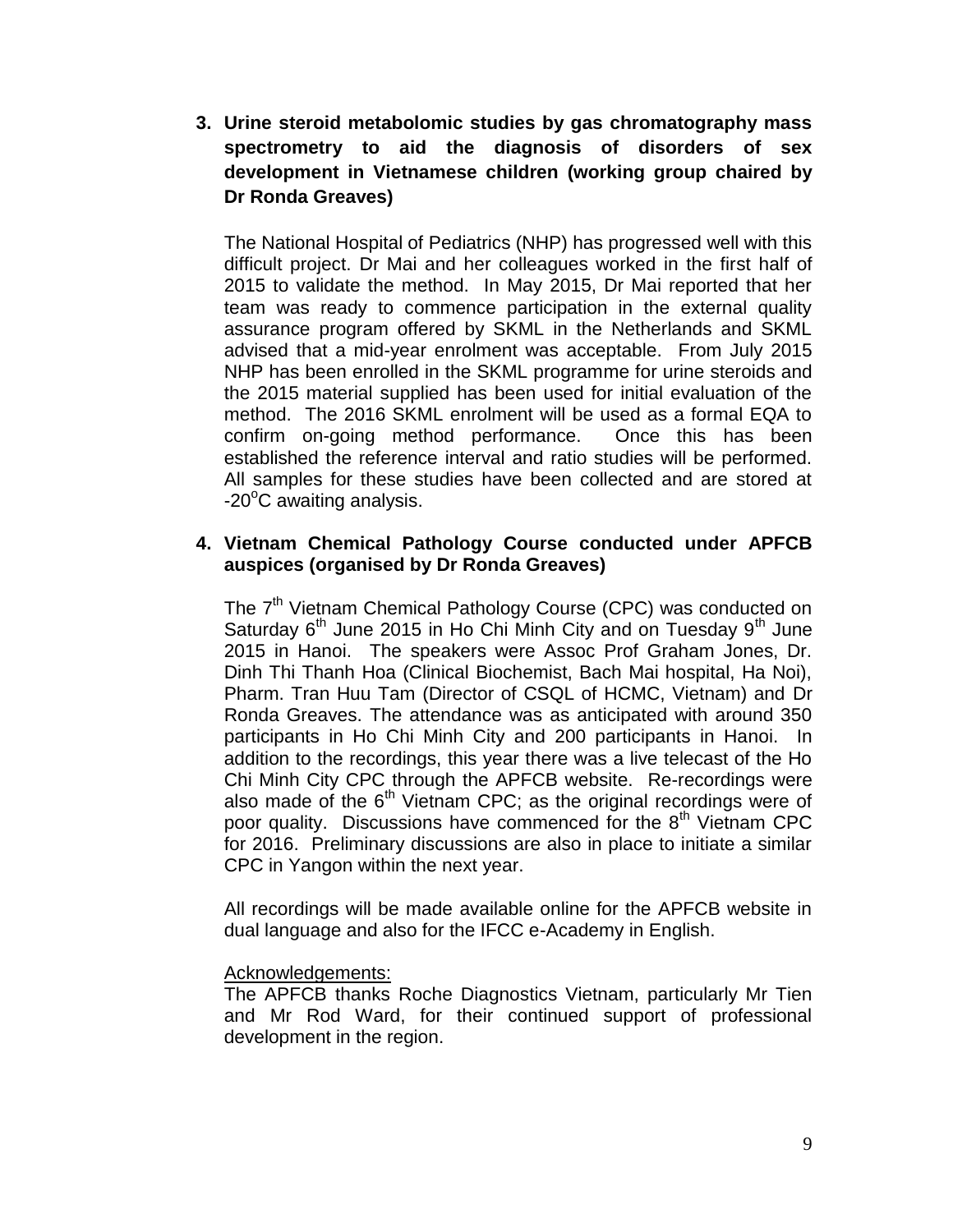# **5. Vietnam Workshops – Point of care testing (organised by Dr Ronda Greaves)**

The 3rd Vietnam Point of Care Patient Testing Workshop was conducted in Ho Chi Minh City on 11<sup>th</sup> June 2015 at the RMIT Vietnam Campus in District 3. Mrs Jo-Ann Northfield (Royal Children's Hospital Melbourne POCT phlebotomy nurse / technician and RMIT POCT Course workshop leader) and Dr Ronda Greaves conducted this workshop. On Friday 12<sup>th</sup> June 2015 a POCT half-day seminar was conducted in association with Jo-Ann Northfield, Mr Eric Law (Roche Diagnostics Singapore) and Dr Ronda Greaves to present quality management solutions for POCT to senior hospital officials. The eventuation of the potential Six Sigma Workshop did not progress in 2015 and is now planned for 2016. Discussions have commenced to expand the workshop activities to Hanoi.

#### Acknowledgements:

The APFCB acknowledges the support of Roche Diagnostics Vietnam and Asia for the Workshop and Seminar.

#### **6. Regional project for harmonisation of mass spectrometry-based steroid assays (working group chaired by Dr Ronda Greaves)**

The list of scientists / laboratories interested in participating in the APFCB Mass Spectrometry (MS) Harmonisation working group continues to grow, with approximately two thirds encompassing members of the AACB. This APFCB MS Master group list has become quite large and required some time for management. After some initial discussions with the AACB CEO, Mr Peter Graham, the Master List was transferred to the AACB Office for administration purposes. The Office has agreed to send out emails on behalf of the APFCB Harmonisation Working Group and will support maintaining the contact list. The first email trial, which informed everyone on the list of this change (with an opt-out option) was successful. This centralised list was also used to invite people to this year's open face to face group meeting conducted on Wednesday 16<sup>th</sup> September 2015 during the AACB Annual Scientific Meeting. The added advantage of this centralised approach is that there is now a place to record the RSVP and attendance record for these annual face to face meetings.

The work conducted by the group was initially focused on serum testosterone analysis, with the plan to expand this work to other serum steroids in 2015. The establishment of the DHT pilot programme within the RCPAQAP Endocrine program was the primary focus of the 2015 harmonisation initiative. For this project the working group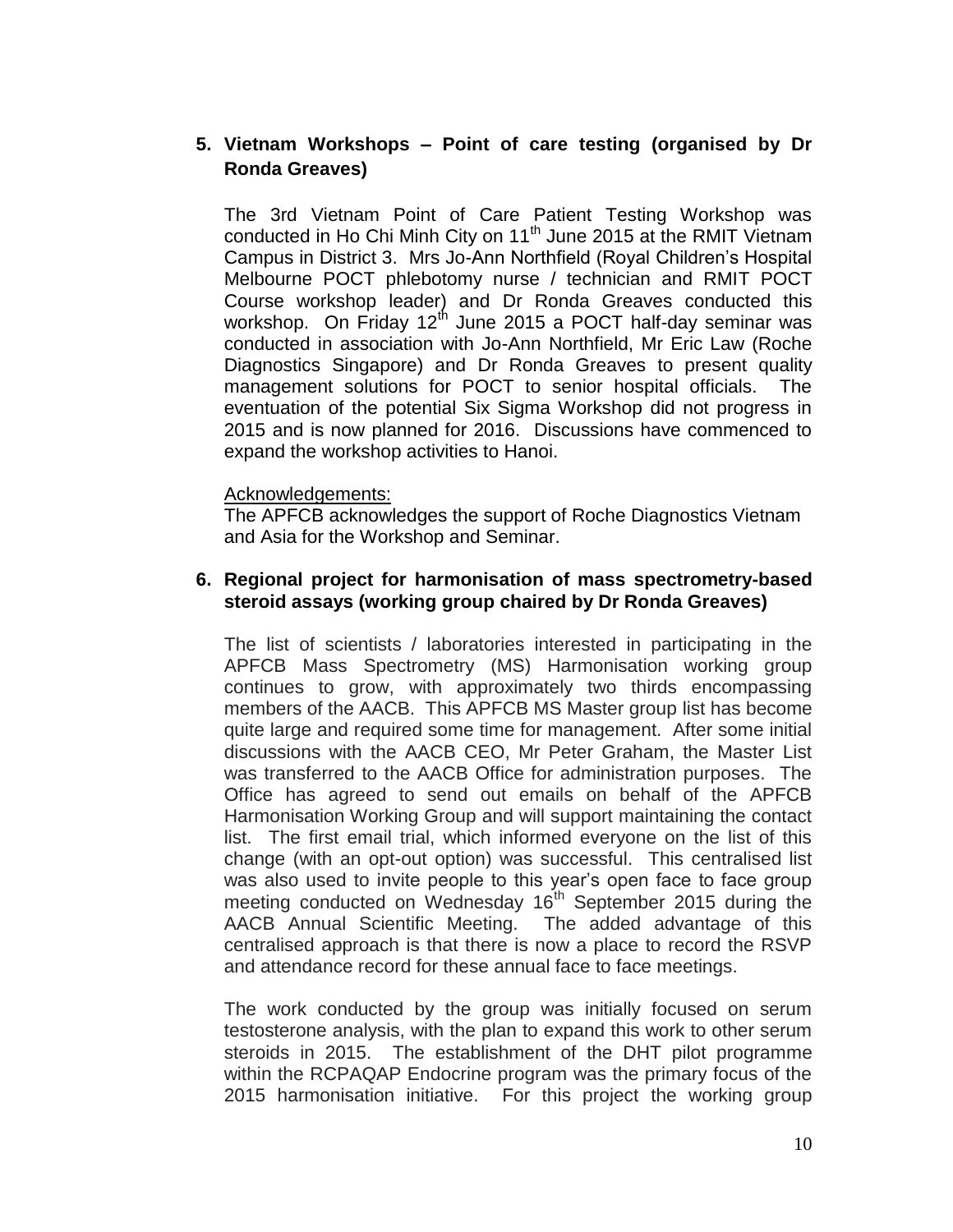obtained help from Prof Stefan Wudy (University Giessen Germany) to establish targets for DHT and other steroid analytes using GC-MS. These targets were successfully applied to DHT for the second cycle of 2015. This is the first EQA scheme to offer DHT to our knowledge worldwide and the RCPAQAP have agreed to continue this into 2016.

One of the difficult hurdles to overcome is the establishment of commutability of commercial calibrators and the RCPAQAP material; as it is the base for the harmonisation comparison. As an outcome of the 2015 AACB Annual Scientific Meeting in Sydney, a Commutability Working Party was formed. This group's focus is to establish the commutability of the RCPAQAP Endocrine material; including the serum steroids. The APFCB MS Harmonisation Working Group is represented on this Working Party. To date experimental studies are being developed.

#### Publications

Lisa Jolly, Stefan A. Wudy, Michaela F. Hartmann, Chung Shun Ho, Richard KT Kam, John Joseph, Conchita Boyder, Ronda F Greaves. Establishment of an external quality assurance program for serum dihydrotestosterone. Accepted as a hot topic oral presentation at the 53<sup>rd</sup> AACB Annual Scientific Meeting. The abstract was published in the Clin Biochem Reviews 2015;36:S46.

Ronda F Greaves, Janne Pitkin, Chung Shun Ho, James Baglin, Rodney W Hunt, Margaret R Zacharin. Hormone modelling in preterm neonates: Establishment of serum steroid reference intervals by LC-MS/MS. Accepted as an extended oral presentation at the 53<sup>rd</sup> AACB Annual Scientific Meeting. The abstract was also published in the Clin Biochem Reviews 2015;36:S19.

A publication developing reference intervals using the "common" calibrator piloted by the APFCB Harmonisation Working Group was published in JCEM in 2015; DOI: [http://dx.doi.org/10.1210/jc.2014-](http://dx.doi.org/10.1210/jc.2014-3681) [3681.](http://dx.doi.org/10.1210/jc.2014-3681) This work developed mass spectrometry based reference intervals for preterm neonatal serum for testosterone, 17OHP, androstenedione, cortisol and cortisone.

RF Greaves, L Jolly, MF Hartmann, SA Wudy. Should we target set our RCPAQAP material when there are gaps in the traceability chain? Target assignment of 17-OHP, androstenedione, DHEA and DHT by GC-MS/MS. Accepted as a poster presentation at the 53<sup>rd</sup> AACB Annual Scientific Meeting. The abstract was published in the Clin Biochem Reviews 2015;36:S46.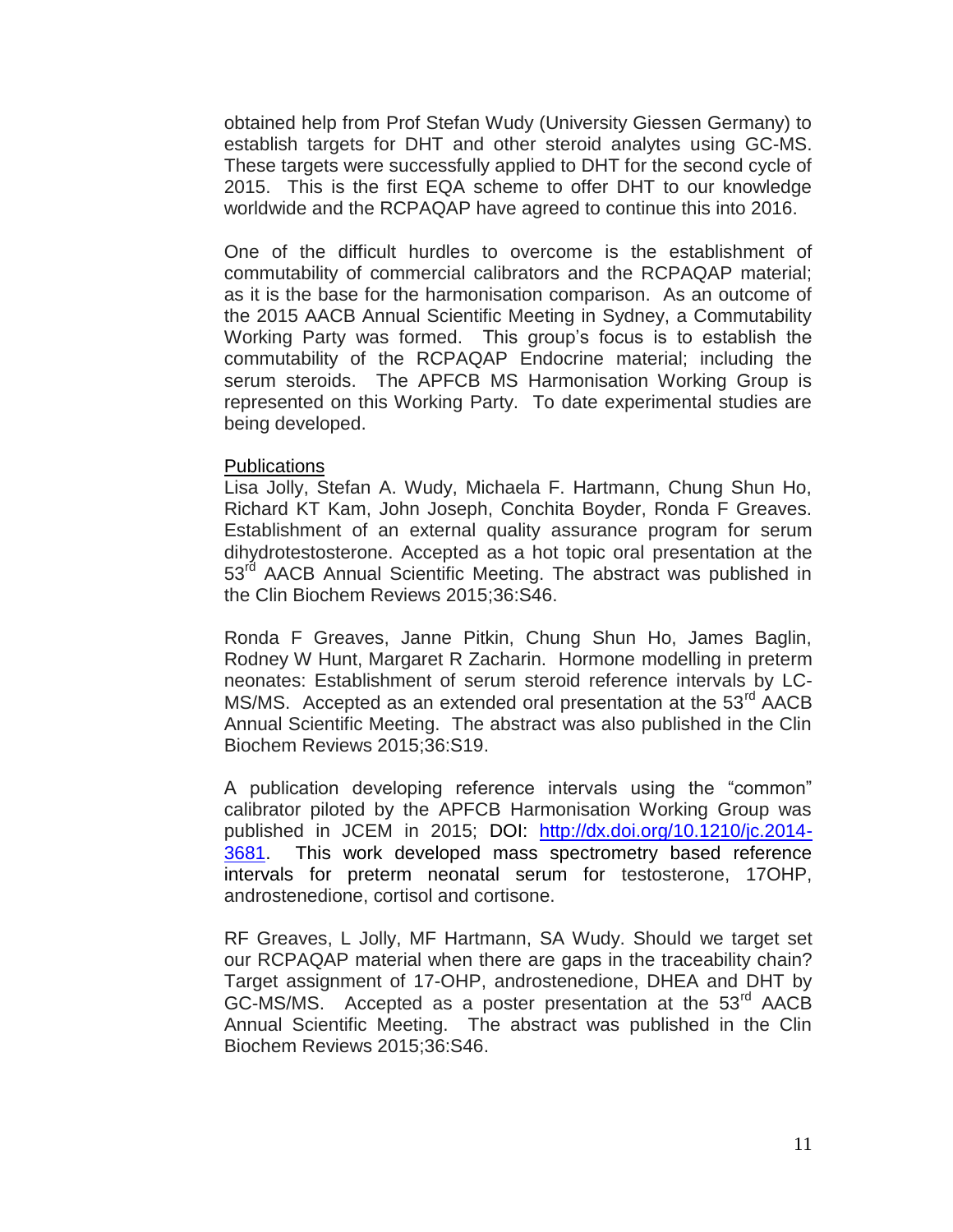Greaves RF, Ho CS, Hoad KE, Joseph J, McWhinney B, Gill JP, Koal T, Fouracre C, Iu Y, Cooke B, Boyder C, Pham H, Jolly L. Achievements and future directions of the APFCB harmonisation project on serum testosterone. Clin Biochem Rev 2015. Manuscript submitted November 2015 and currently under review.

A systematic review of the literature has been conducted to ascertain the published reference intervals for MS based serum steroid assays. This review, *"Systematic review of serum steroid hormone reference intervals for mass spectrometry methods",* has been registered with PROSPERO (CRD42015029637). Collation of the data is progressing for publication and distribution to the APFCB MS working group in 2016 for further input.

# **7. APFCB Chronic Kidney Disease (working group chaired by Associate Prof Graham Jones who is also the APFCB Travelling Lecturer for 2015 and 2016)**

The key activities have been coupled with the opportunities provided through the APFCB Travelling Lecture Programme. Associate Prof Graham Jones delivered his lectures in Singapore, Vietnam, India, China and Mexico in 2015.

Of the countries Associate Prof Graham Jones has visited there is a great need for action in the area of CKD. In many laboratories, creatinine assays are not standardised although it seems likely that doctors are calculating the eGFR using smart phones or similar, based on the assumption of standardisation. Similarly, while there appears to be excellent co-operation between some laboratories and their local clinical renal colleagues, there does not seem to be as much activity at the national organisation level. Associate Prof Graham Jones hopes that some of the presentations and discussions obtained through the APFCB Travelling Lectureship may promote these activities.

A press release from KDIGO on 14<sup>th</sup> July 2015, KDIGO to Strengthen Implementation Programs in Low and Middle Income Countries, may provide opportunities for collaboration with clinical groups as the organisation appears to have representatives from a number of Asia-Pacific nations.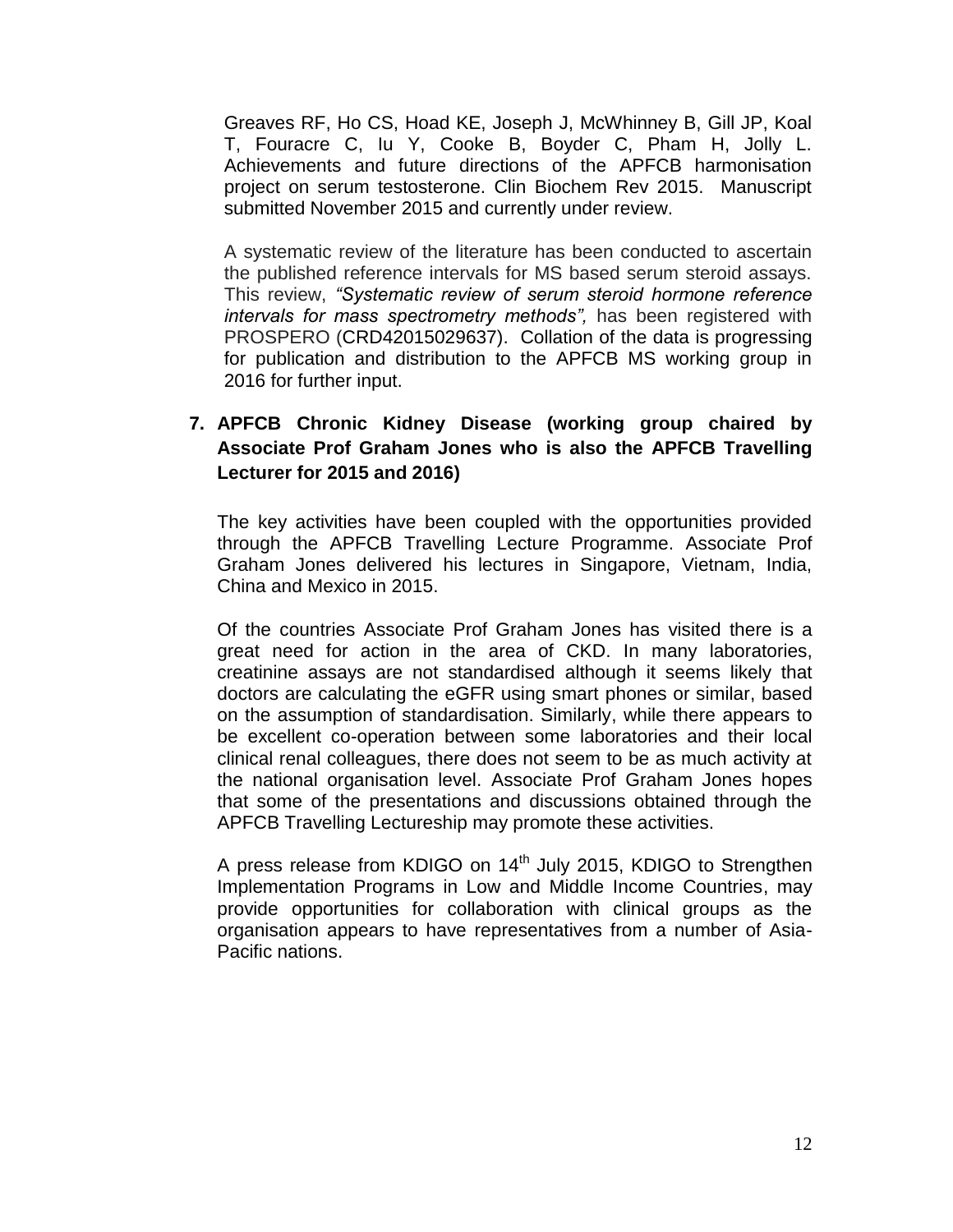### **III. Communications Committee (C-Comm) Chair: Prof Praveen Sharma (India)**

### **1. APFCB website**

The APFCB website [\(www.apfcb.org\)](http://www.apfcb.org/) was launched on 1<sup>st</sup> Nov 2011 and is being maintained with regularly updated comprehensive information on the organisation and activities of APFCB and its member societies. Access is made available through the site to the ongoing scientific, educational and laboratory management programmes of APFCB, to the activities of communication & publications committee and to the photo gallery of these events. It also serves well as a source of information for the APFCB Congress / regional meetings and future events. APFCB e-News and annual reports are conveniently published online on this platform making them readily available to all the members. It also facilitates webinars related to clinical biochemistry and laboratory medicine.

The year 2015 witnessed the on-line live telecast of the Vietnam CPC in the month of June ( $6<sup>th</sup>$  June 2015) which was viewed by almost 200 people across the Asia-Pacific Region.

## **2. APFCB e-News:**

The APFCB e-News is published online on the APFCB web-site. This has ensured wide reach of the e-News to all members at no additional cost. As decided by the EB at its meeting in Singapore on  $5<sup>th</sup>$  and  $6<sup>th</sup>$ September 2015, the APFCB e-News shall be published twice a year commencing in 2016. The C-Comm has requested member societies through their National Representatives to contribute annual activities report for publication in the e-News.

#### . **3. Public Relations**

A power point presentation on the APFCB, its members and its activities was developed by Mr Martin Fuhrer, Corporate Representative to the EB and is now being updated regularly by the new Corporate member, Mr Alexander Wong since Martin Fuhrer's resignation from Siemens. This power point presentation is ready for use at member society conferences and at regional and international meetings to promote the APFCB.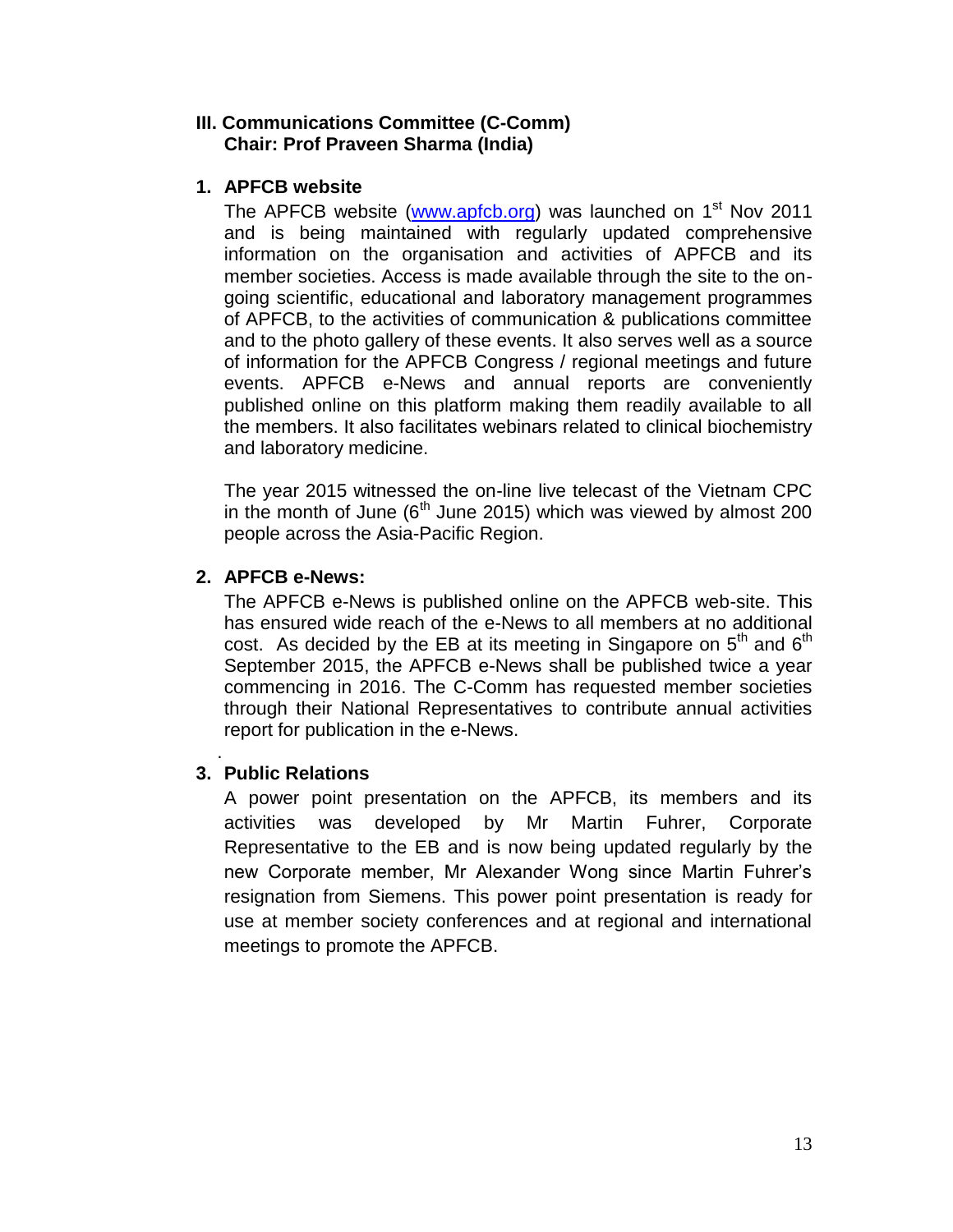## **IV. Congress and Conferences Committee (C-CC) Chair: Joseph Lopez (Malaysia)**

# **1. 14th APFCB Congress**

The C-CC Chair has been in close contact with the Chair of the Organising Committee of the 14<sup>th</sup> APFCB Congress on preparations for the congress. The latest report from the OC is appended below.

The APFCB President and Chair C-CC visited Taipei on 24 Oct 2015 to confer with the Congress Organising Committee on preparations for the 14<sup>th</sup> Congress. A report of this visit has been submitted to EB and the COC by the Chair of C-CC (Please refer to Appendix 1). One of the important points noted was that sponsorship from the major vendors of diagnostic products was still not yet forthcoming.

# **2. APFCB auspices**

The following conferences/courses have been granted APFCB auspices:

- i. EFLM-IFCC EuroMedLab, Paris, 21-25 June 2015
- ii. Chemical Pathology Course 2015 that was held on 06 June 2015 in Ho Chi Minh City and on 09 June 2015 in Ha Noi, Vietnam
- iii. WASPaLM World Congress that was held in Cancun, Mexico from 18-21 November 2015
- iv. Cherry Blossom Symposium to be held in Seoul from 20-22 April 2016 in Seoul
- v. College of Chemical Pathologists of Sri Lanka Annual Academic Sessions from 4-5 March 2016
- **3.** The Chair of the C-CC has written an article entitled "APFCB Auspices of Meetings" for the 2015 APFCB e-News as a way of informing learned societies in laboratory medicine and APFCB members of the opportunity to apply for auspices.

# **4. Turning Science into Caring (TSIC)**

Abbott Laboratories has held TSIC meetings in the Asia-Pacific region over the past few years in conjunction with the IFCC. The purpose of these meetings is to bring laboratory and other healthcare professionals together to exchange information on trends in laboratory medicine. Following a discussion with a representative from Abbott at the EuroMedLab in Milan in May 2013, the APFCB was invited to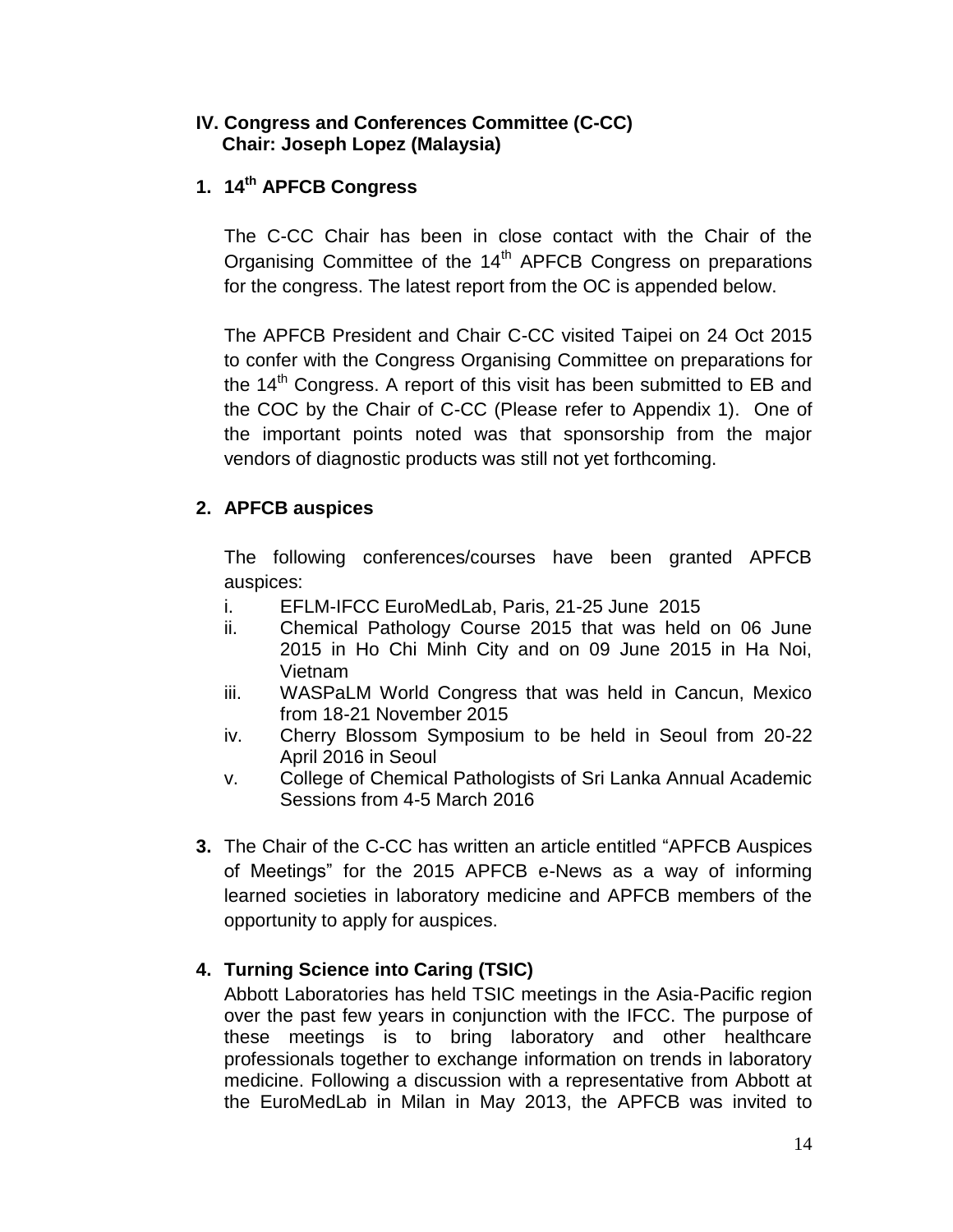become a partner of these meetings. An agreement to this effect was signed between the APFCB and Abbott on 22 July 2013 which enables the APFCB to be a partner and contribute to the planning of the scientific programme of TSIC meetings.

This year's TSIC meeting was initially planned for Bangkok, 2-3 September 2015. However, due to the bombing that occurred in Bangkok the TSIC meeting was held in Bali, Indonesia, 2-3 December 2015. The theme for this years' TSIC meeting was: Elevating the standard of patient care". The APFCB was represented by Dr Elizabeth Frank, Treasurer of APFCB.

## **5. Asia Pacific Federation for Clinical Biochemistry and Laboratory Medicine (APFCB)-Beckman Coulter (BC) Scientific Symposia**

*Ho Chi Minh City, Vietnam 8 October 2015 Jakarta, Indonesia 10 October 2015 Bangkok, Thailand 14 October 2015*

The APFCB-BC Symposia was an educational series proposed by Beckman for the purpose of raising the standard of laboratory medicine within the region. Beckman had indicated that they were prepared to organise, fund and promote the series of symposia in their selected cities – Ho Chi Minh, Jakarta and Bangkok. Planning for the entire event began in May 2015. Ms Ng Siew Bee from Beckman was the coordinator of the activities and had discussions with Associate Prof Sunil Sethi who represented the APFCB and Beckman Headquarters, particularly Dr Jack Zakowski, Director of Scientific Affairs and Professional Relations at Beckman Coulter. Dr Zakowski also holds appointments within the Board of Directors at Clinical Laboratory Standards Institute (CLSI) and College of American Pathologists (CAP). Dr Zakowski had agreed to participate in all three of the APFCB–BC Symposia as a subject expert in the area of laboratory standards, accreditation and the clinical value of specific biomarkers.

The series of APFCB-BC Symposia were held in hotels within the city centre and the programme was usually a one-day activity with a series of talks from local experts, APFCB representative and BC expert.

The events were generally well received and participation rates were between 70 -150 participants, who were a mix of laboratory professional and technical staff as well as medical staff. The audience was generally well engaged and there were lively Q&A sessions and panel discussions as part of the planned activities. Overall, the scientific content was tailored in some ways to the needs and interests of the local laboratories which helped maintain the interest. There was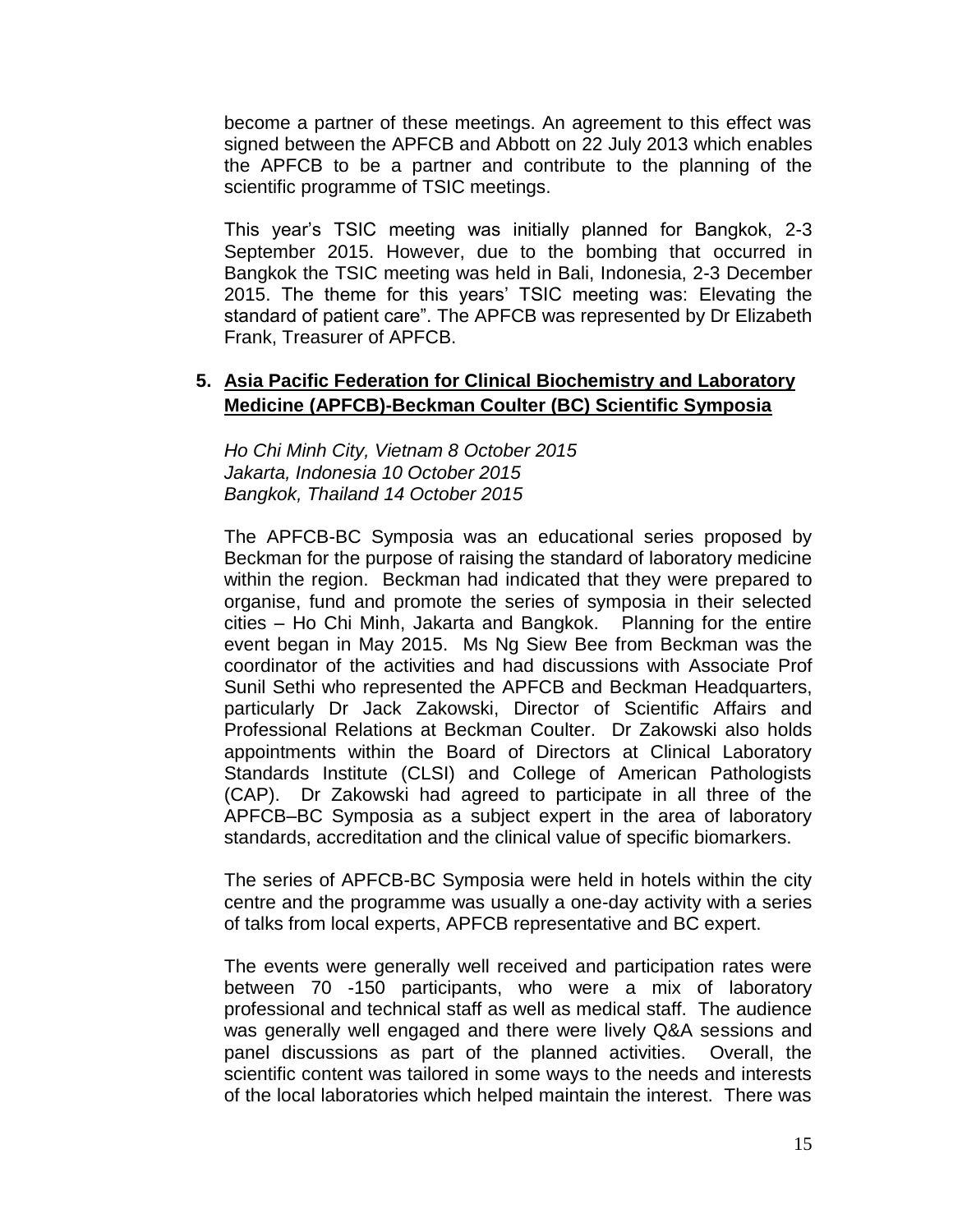also a small exhibition area which featured BC equipment. This gave the event a rather nice conference with exhibition atmosphere.

Each event was opened with formal introductions by the BC senior management team, followed by Associate Prof Sunil Sethi representing the APFCB. The APFCB hopes to continue to work with Beckman and perhaps enshrine the APFCB-BC Symposia as a regular series rather than only for this occasion.

*Report prepared by Leslie Lai with contributions from Joseph Lopez, Sunil Sethi, Endang Hoyaranda, Kiyoshi Ichihara, Tony Badrick, Praveen Sharma, Ronda Greaves, Graham Jones and Woei-Horng Fang.*

*06.01.16*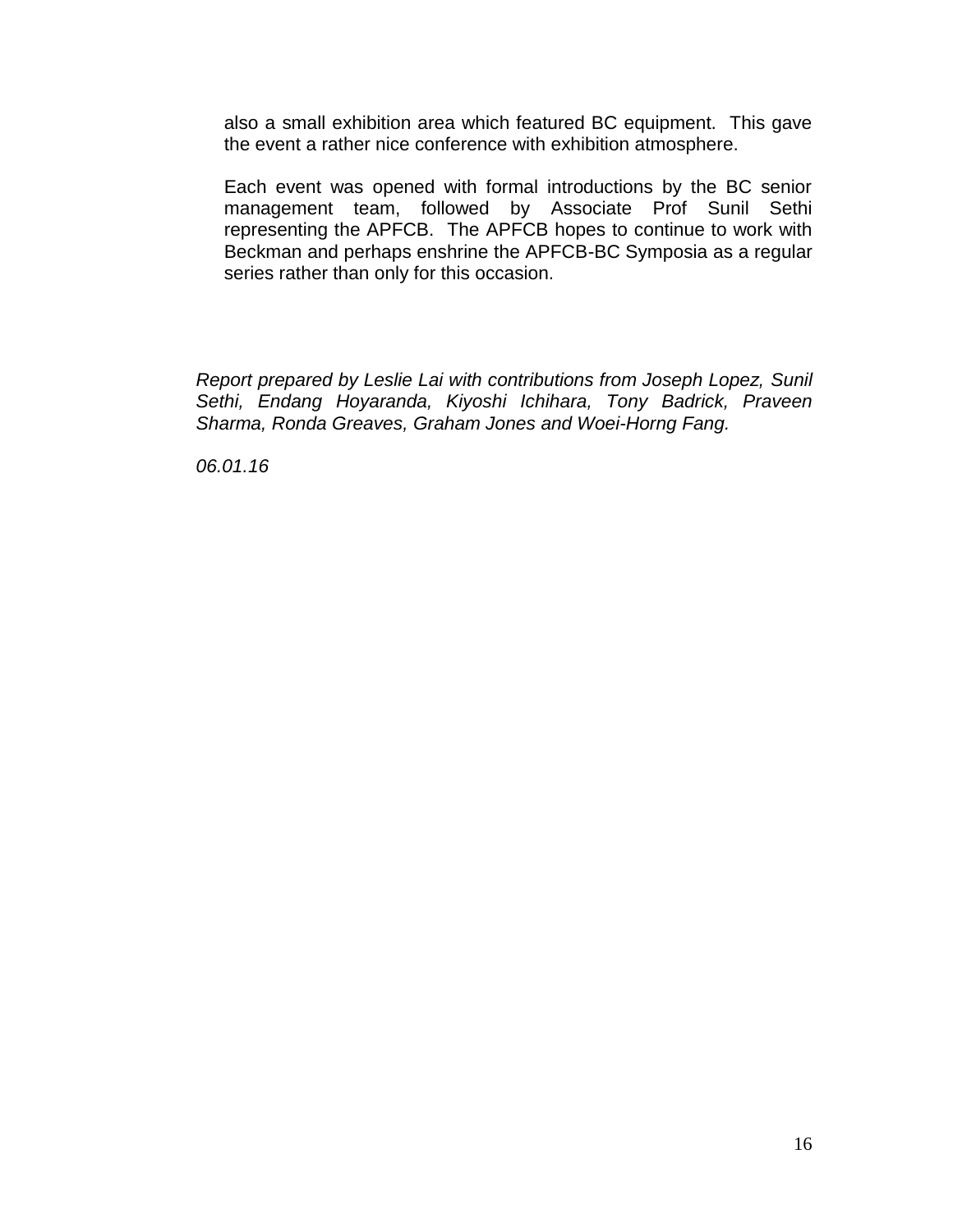Appendix 1

# **Progress report of APFCB Congress 2016**

APFCB President Leslie Lai and Dr. Joseph Lopez, Chair, APFCB C-CC met the Organising Committee on Saturday 24<sup>th</sup> October 2015 to discuss the progress of preparations for the 14<sup>th</sup> APFCB Congress to be held from 26<sup>th</sup>-29<sup>th</sup> November 2016, in Taipei. A power point presentation was made by Prof. Woei-Horng Fang, Chair of the Congress Organising Committee (COC), Prof. Shu-Chu Shiesh, Chair, Scientific Committee (SC) and other colleagues from the COC. Also present were representatives from the professional conference organiser (PCO). The EB representatives considered that overall preparations appeared to be on course.

The following are some key points of the progress:

- 1. Scientific Programme:
	- a. There are 4 plenary lectures and 24 symposia and the speakers and titles are in place.
	- b. Dr. Kuo, Director-General of Centres for Disease Control Taiwan, has been invited to be the Keynote speaker with the title of his talk being "Laboratory Medicine in Cloud."
	- c. The abstracts submission system was opened in December 2015 and the closing date is 31 May 2016.
	- d. APFCB Travelling Lecturer, Dr. Graham Jones is one of the plenary speakers.
	- e. Some APFCB national societies have not yet confirmed the themes of their talks and speakers and we are actively tracking them and will reserve some rooms for late additions of symposia.
- 2. Taiwan Society of Laboratory Medicine (TSLM) accepted our invitation to include their annual conference as a satellite meeting of the APFCB Congress. The time frame of this satellite meeting will be on  $26^{th}$  -  $27^{th}$ November with the title "Asia-Pacific Chinese Conference of Clinical Biochemistry and Laboratory Medicine" and Mandarin will be used in this conference. This satellite meeting is expected to attract more participants from China, Hong Kong, Macao, as well as the bulk of local medical technologists. An effort is being made to attract the local clinical pathologists to participate in the congress.
- 3. Registration: USD 550 (same as Bali) for foreign participants; free registration for scholarship holders. Daily registration will be USD 100 and an extra payment is required for the banquet. The registration system will be open in early 2016.
- 4. Corporate Sponsorship:
	- a. There are 2 diamond sponsors Roche and Siemens.
	- b. However, some of the well-known vendors who are APFCB Corporate Members have yet to register their interest in the